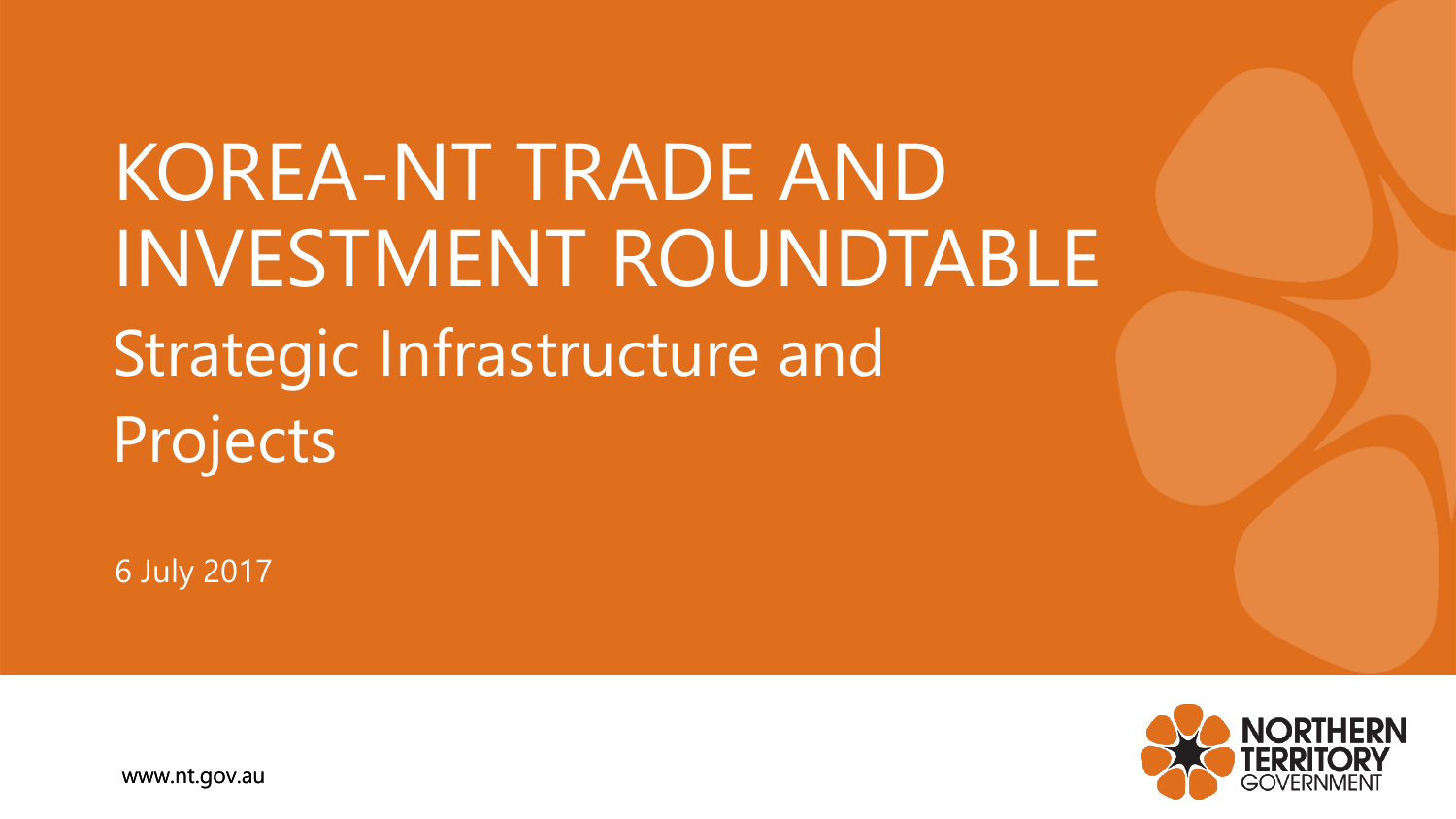## **Introduction**

The Department of Trade, Business and Innovation leads the coordination, development and implementation of whole-of-government policies, strategies and designated projects that drive diversity, productivity, development and participation in the NT economy.

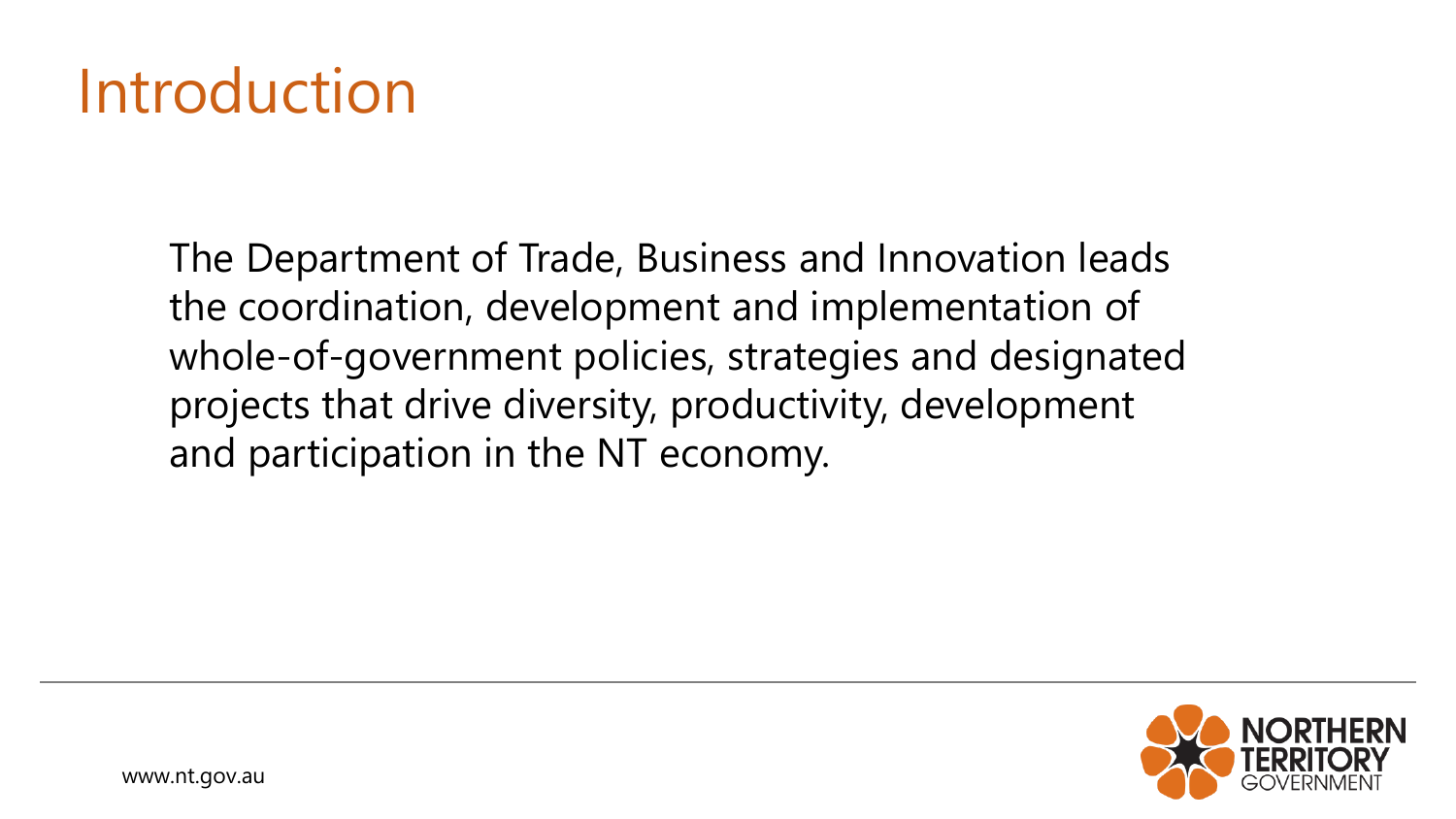# A history of partnership with the private sector

- Darwin Adelaide railway
- Darwin Waterfront Precinct and Convention Centre
- Northern Gas Pipeline
- Darwin Luxury Hotel
- Ship Lift and Marine Industries



www.nt.gov.au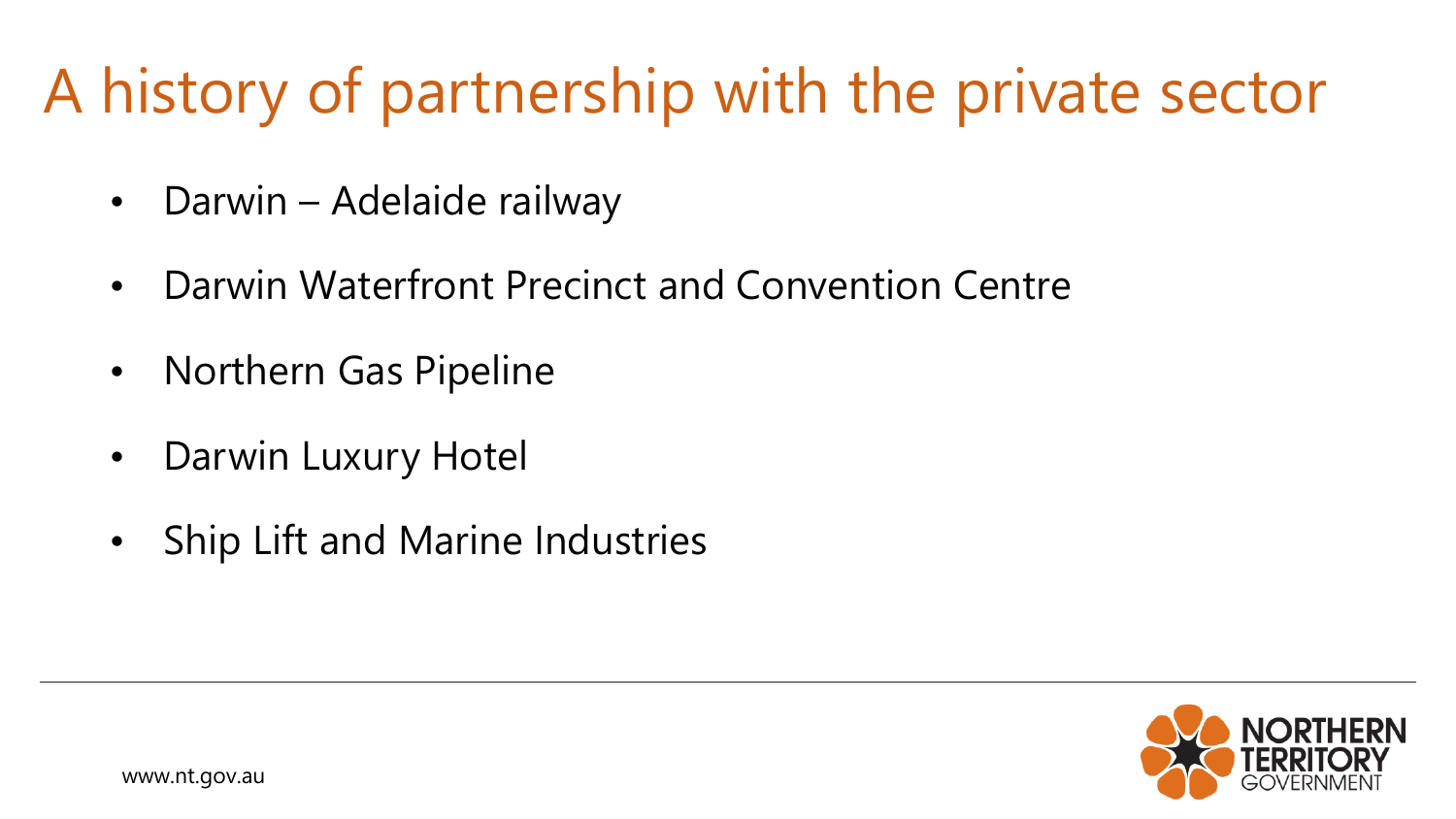# Clear approach to infrastructure established

#### **Economic Development Framework**

- Broad reform agenda to unlock further private sector investment
- Targeted initiatives along key infrastructure corridors

#### **Infrastructure Strategy**

- Government is willing to make/facilitate investment where demand is uncertain
- Government will leverage private financing, delivery expertise and innovative funding models

#### **Infrastructure Plan**

• Sets short, medium and long term priorities of Government and the private sector

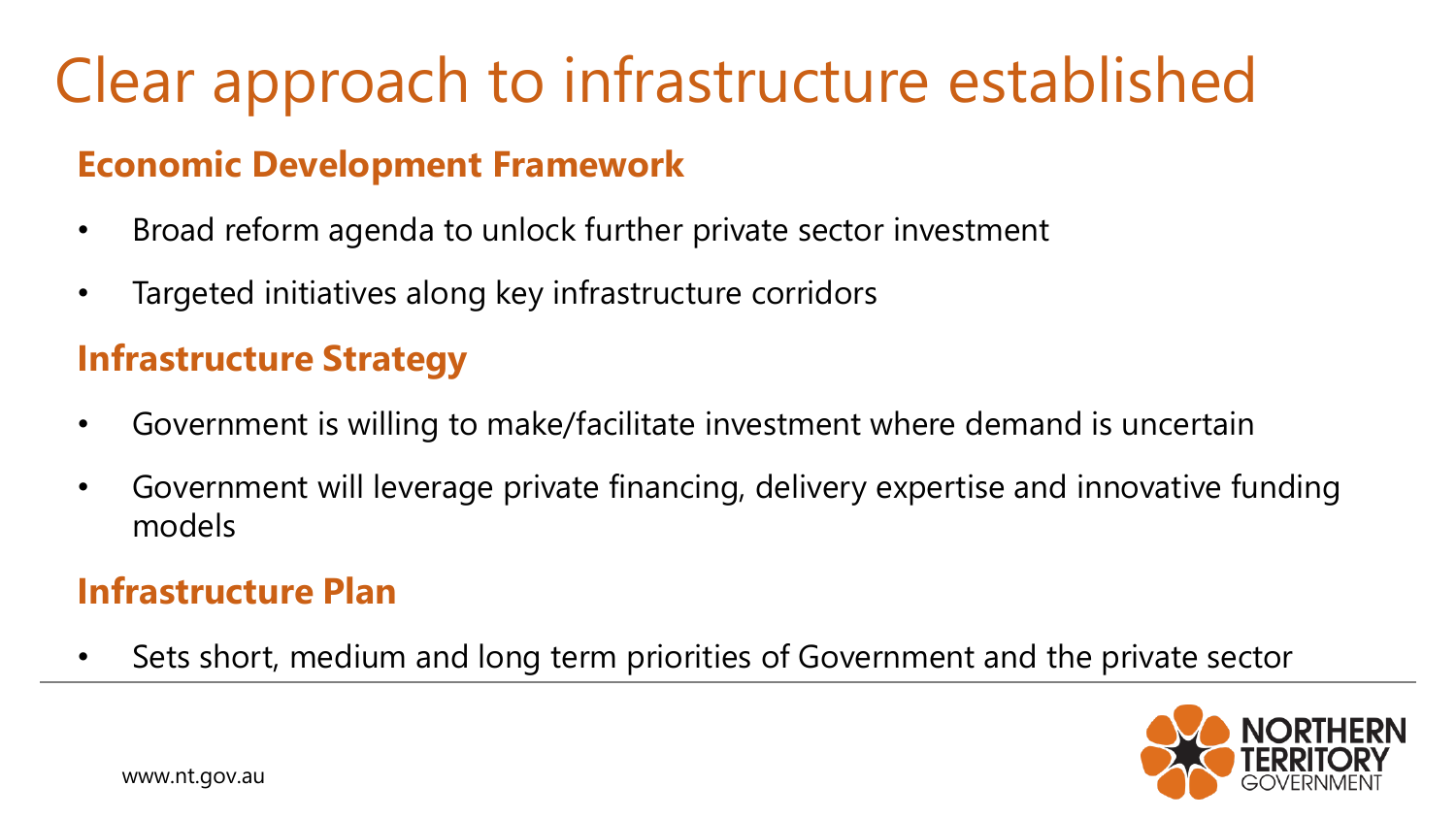## Darwin Water Theme Park



- A Water Theme Park in Darwin of the highest international standard.
- Dual objectives
	- Improve liveability and CBD activity
	- ➢ Grow tourism markets
- An integrated development could include mixed use visitor attractions such as wildlife attractions, entertainment precincts, recreational activities, cultural experiences and food and retail outlets.
	- Government is currently investigating, market testing and scoping the development before considering the appropriate path to market.

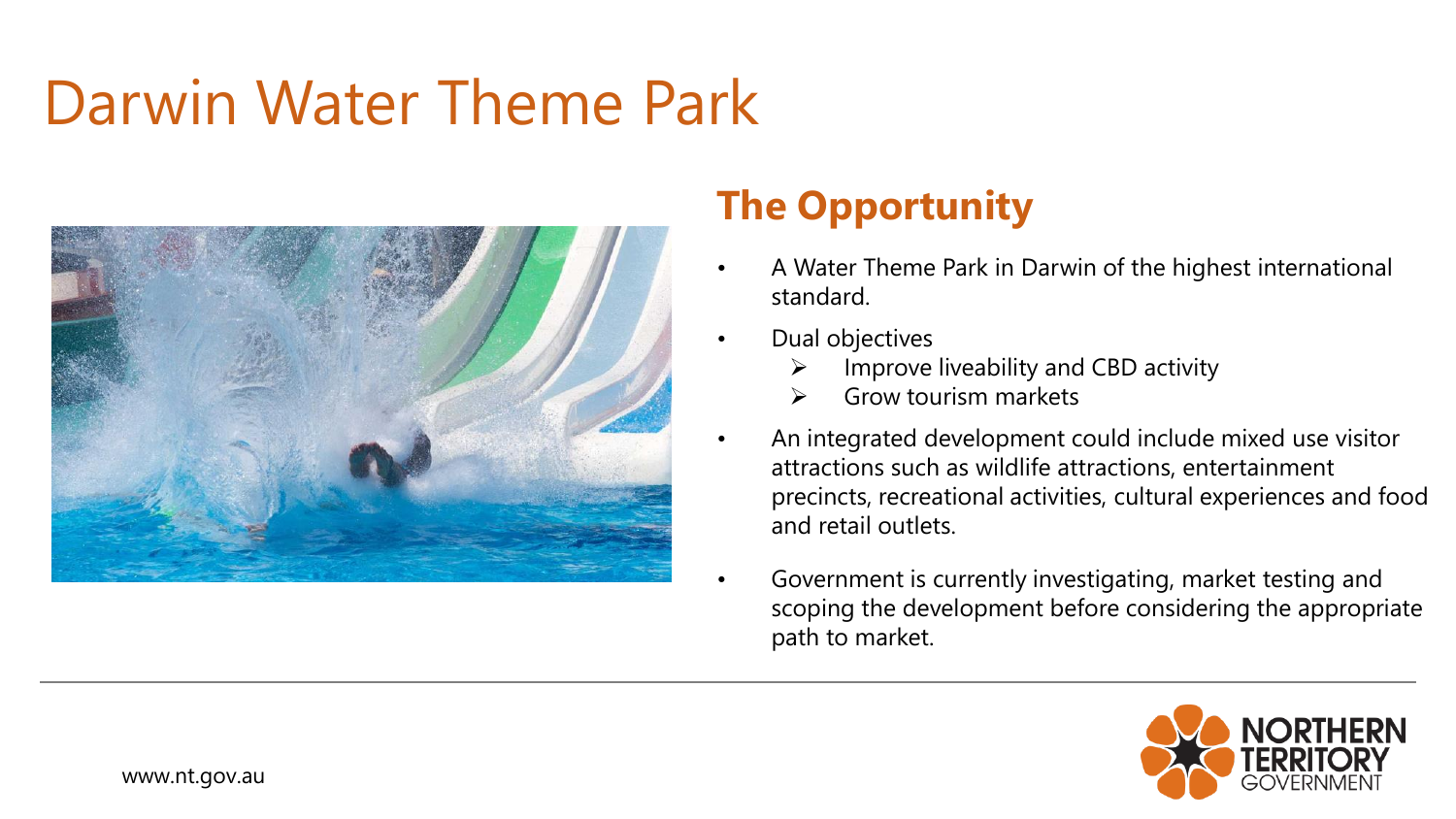## Alice Springs Tourism and Commercial Development



- A new mixed use tourism commercial precinct in Alice Springs.
- There has been increased visitation to Alice Springs and the broader region over recent years, predominantly driven by interstate and intra-Territory travellers and based around outdoor activities.
- The NT Government is keen to build on this trend through increased attraction of overseas visitors, through new and differentiated accommodation offerings and tourist facilities.

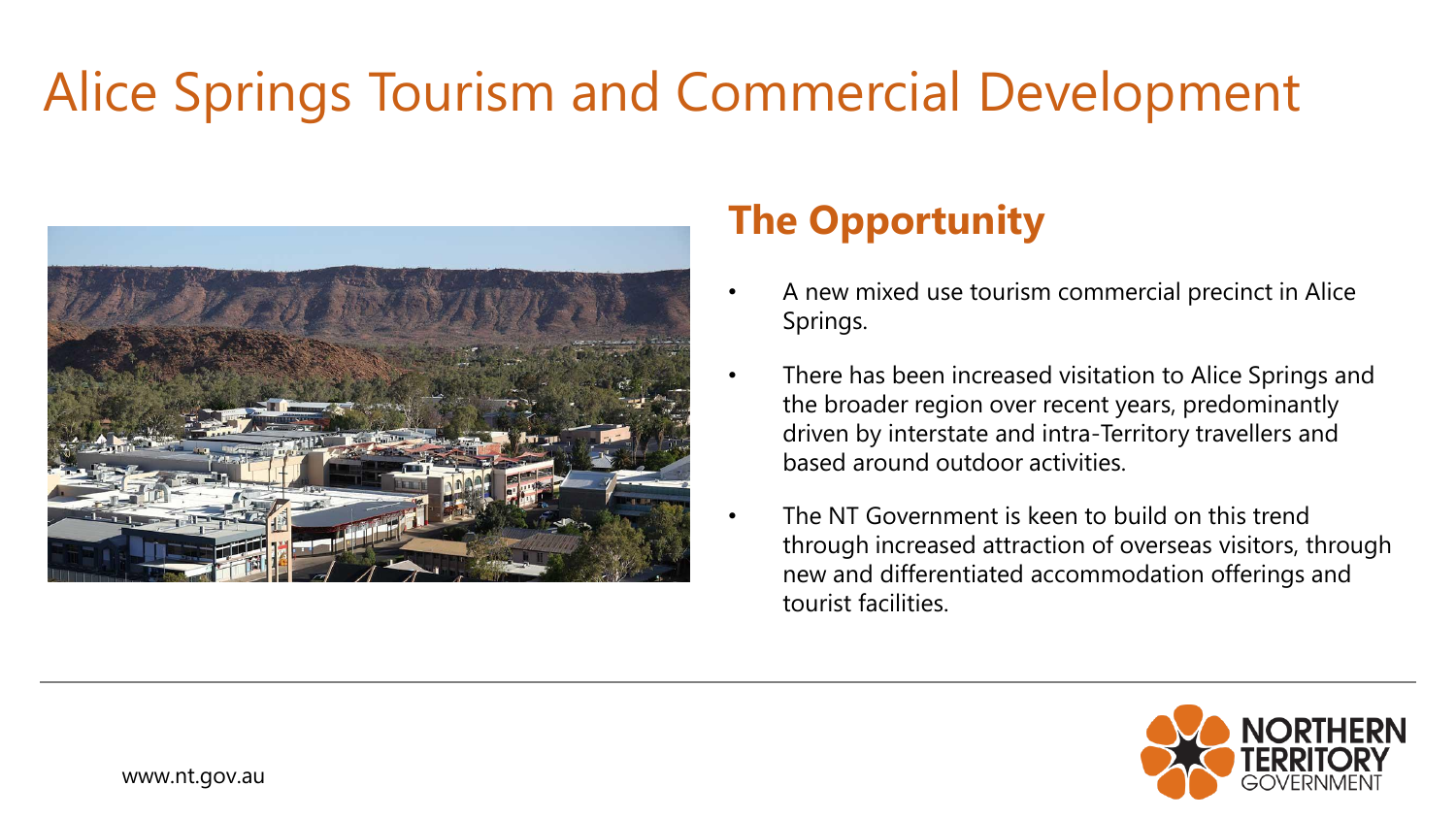## Seniors Lifestyle Accommodation



- Seniors Lifestyle Accommodation in inner Darwin, Darwin rural and Alice Springs.
- Seniors accommodation is a growing market in the NT.
- Opportunity for economic and social benefits from expending range of options
- Government is keen to promote development by making suitable land available to the private sector.
- Government is undertaking market testing and feasibility studies.

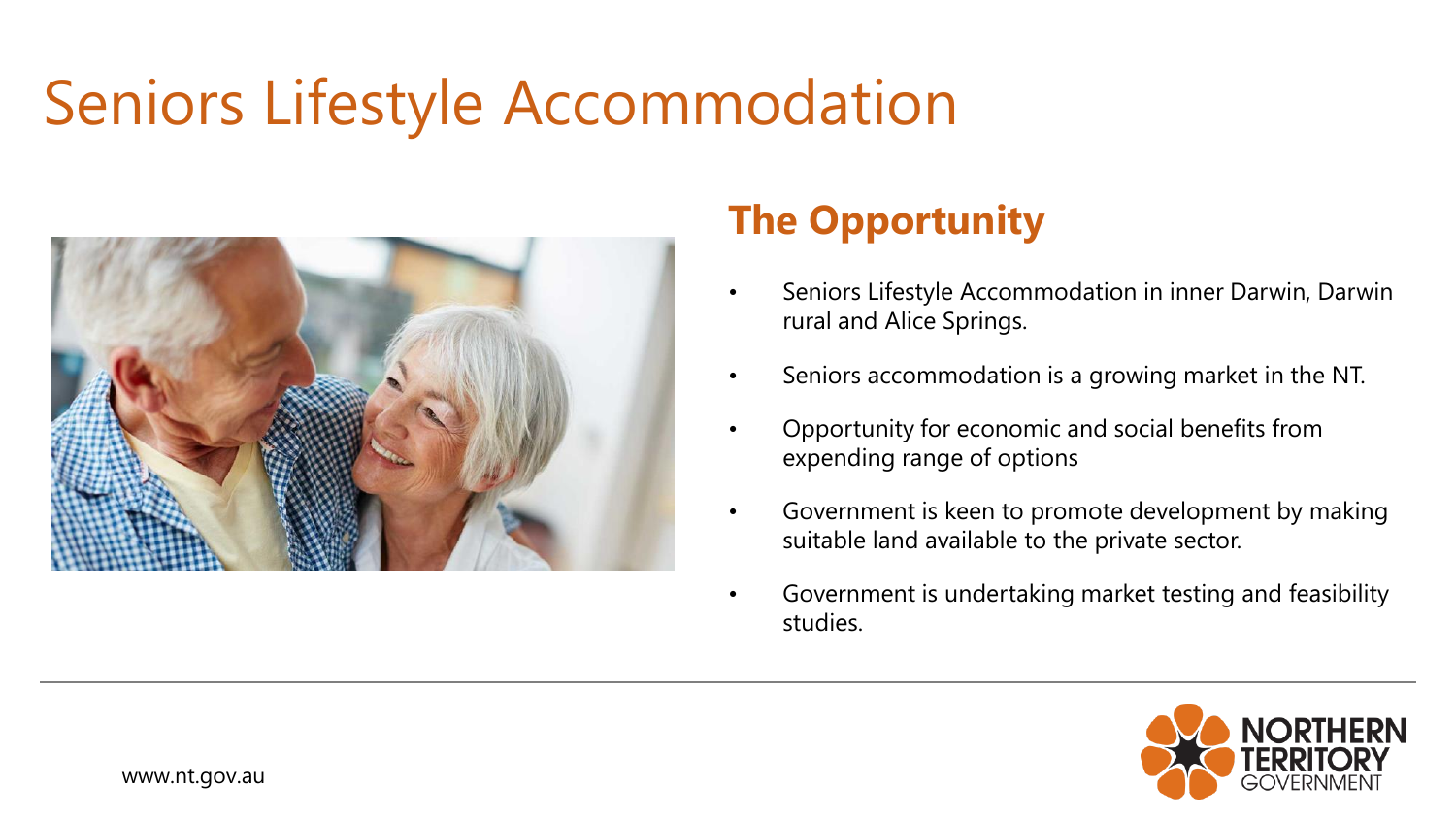# Mount Isa to Tennant Creek Railway



- The development of a 620 km railway between Tennant Creek and Mount Isa.
- Joint work program underway to determine technical feasibility and estimate costs.
- The Mount Isa to Tennant Creek Railway would extend the national standard gauge network and link the Northern Territory and Queensland rail networks.
- Broader policy initiatives will support project development
	- $\blacktriangleright$  Land and soil capability studies
	- $\triangleright$  Geoscience investigation

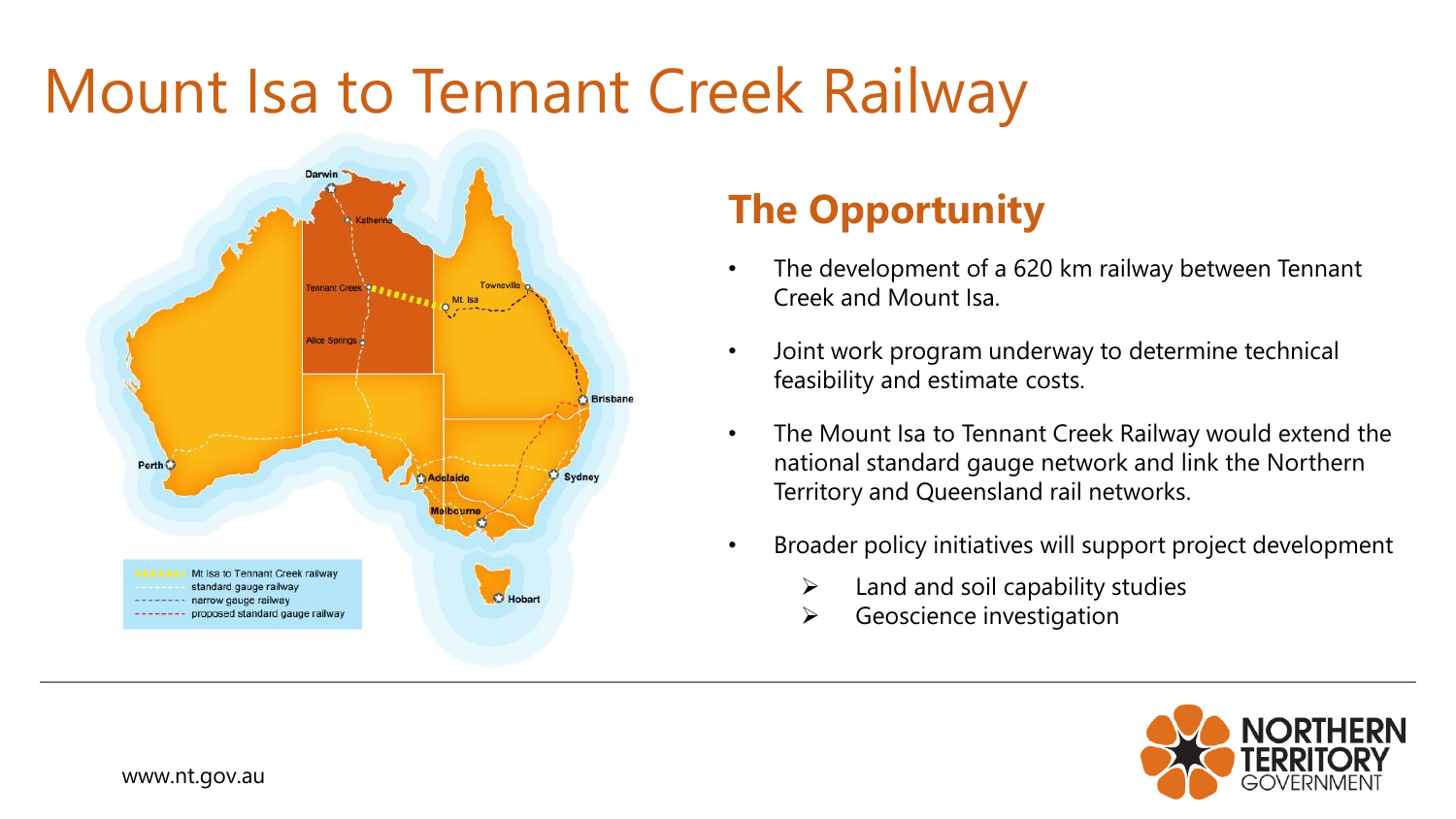# Major Project Status Policy

The NT Government awards Major Project Status to private sector initiated and delivered projects that will make a significant contribution to the economic development of the Northern Territory.

Major Project Status gives proponents:

- Government support
- Single point of contact within the NT Government
- Whole-of-government facilitation

Currently there are 18 projects with Major Project Status in the Northern Territory.